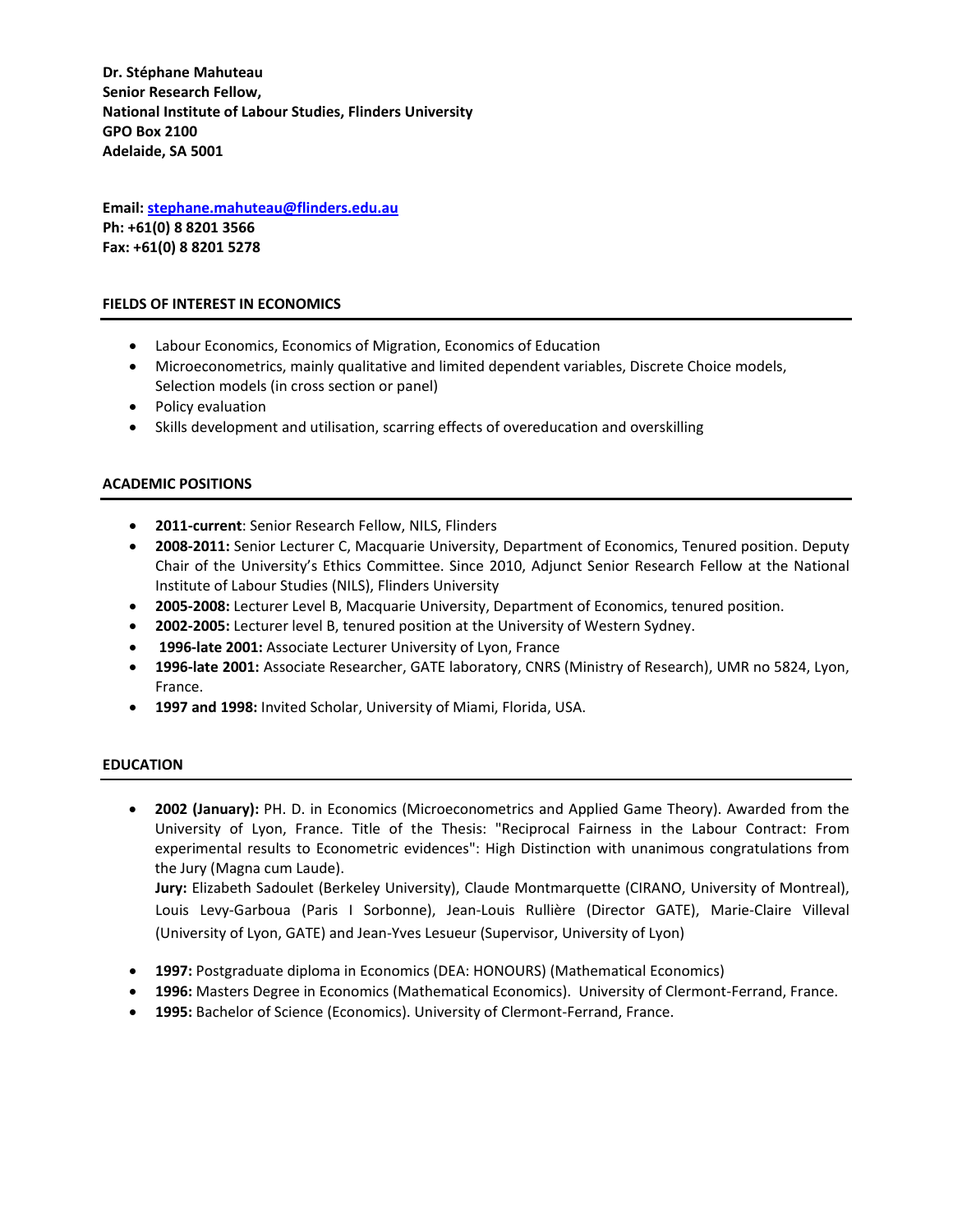#### **Books and Book chapters**

- Mavromaras K., Mahuteau S., Wei Z. (2013), "Labour Mobility and Vocational Education and Training in Australia", Monograph, National Centre for Vocational Education Research (NCVER). ISBN: 9781922056511.
- Mavromaras K., Mahuteau S., Sloane P. and Wei Z. (2011), 'The persistence of overskilling and its effects on wages', Monograph, National Centre for Vocational Education Research (NCVER), ISBN: 9781921955952

# **Recent Refereed Journal Articles**

- Mahuteau, S., & Mavromaras, K. (2014). An analysis of the impact of socio-economic disadvantage and school quality on the probability of school dropout. *Education Economics, 22*(4), 389‐411. doi: 10.1080/09645292.2014.918586. Also available as an IZA Discussion paper 7566.
- Mahuteau, S., Piracha, M., Tani, M. and Lucero, M. V. (2014), Immigration Policy and Entrepreneurship. *International Migration*, 52: 53–65. doi: 10.1111/imig.12072. Also available as an IZA Discussion paper 6238.
- Abelson, P., Joyeux, R. and Mahuteau, S. (2013), Modelling House Prices across Sydney. *Australian Economic Review*, 46: 269–285. doi: 10.1111/j.1467‐8462.2013.12013.x.
- Mavromaras, K., Mahuteau, S., Sloane, P., & Wei, Z. (2013). The effect of overskilling dynamics on wages. *Education Economics*, 21(3), 281‐303. doi: 10.1080/09645292.2013.797382. Also available as an IZA Discussion Paper 6985.
- Mahuteau S. and Junankar, P.N. (2008), 'Do Migrants get Good Jobs in Australia? The Role of Ethnic Networks in Job Search', *Economic Record* 84(s1): S115‐S130.
- Parr N., Ferris S. and Mahuteau, S. (2007), 'The Impact of Children on Australian Women's and Men's Superannuation', *Economic and Labour Relations Review* 18(1): 3‐26. ISSN: 1035‐3046.
- Mahuteau S. (2007), 'A Model of Reciprocal Fairness: Application to the Labour Contract', *International Journal of Economic Research* 4(2): 201‐235, July, ISSN: 0972‐9380.
- Parr N., Ferris S. and Mahuteau, S. (2007), 'The Impact of Children on Australian women's superannuation', *Hilda conference 2007 refereed papers*, *Web based publication* ISBN: 978‐0‐7340‐ 3247‐8
- Junankar P.N. and Mahuteau, S. (2005), 'Do Migrants get Good Jobs? New Migrant Settlement in Australia', *Economic Record* 81: S34‐S46, ISSN: 0013‐0249. Also available as an IZA Discussion paper 1434.

# **Recent Government consultations and independent policy evaluation**

- 2013-current: Evaluation of the National Disability Insurance Scheme for the Department of Social Services (DSS).
- 2014-current: Report for the National Centre for Student Equity in Higher Education (NCSEHE), Curtin University, on "Educational outcomes of Young Indigenous Australians"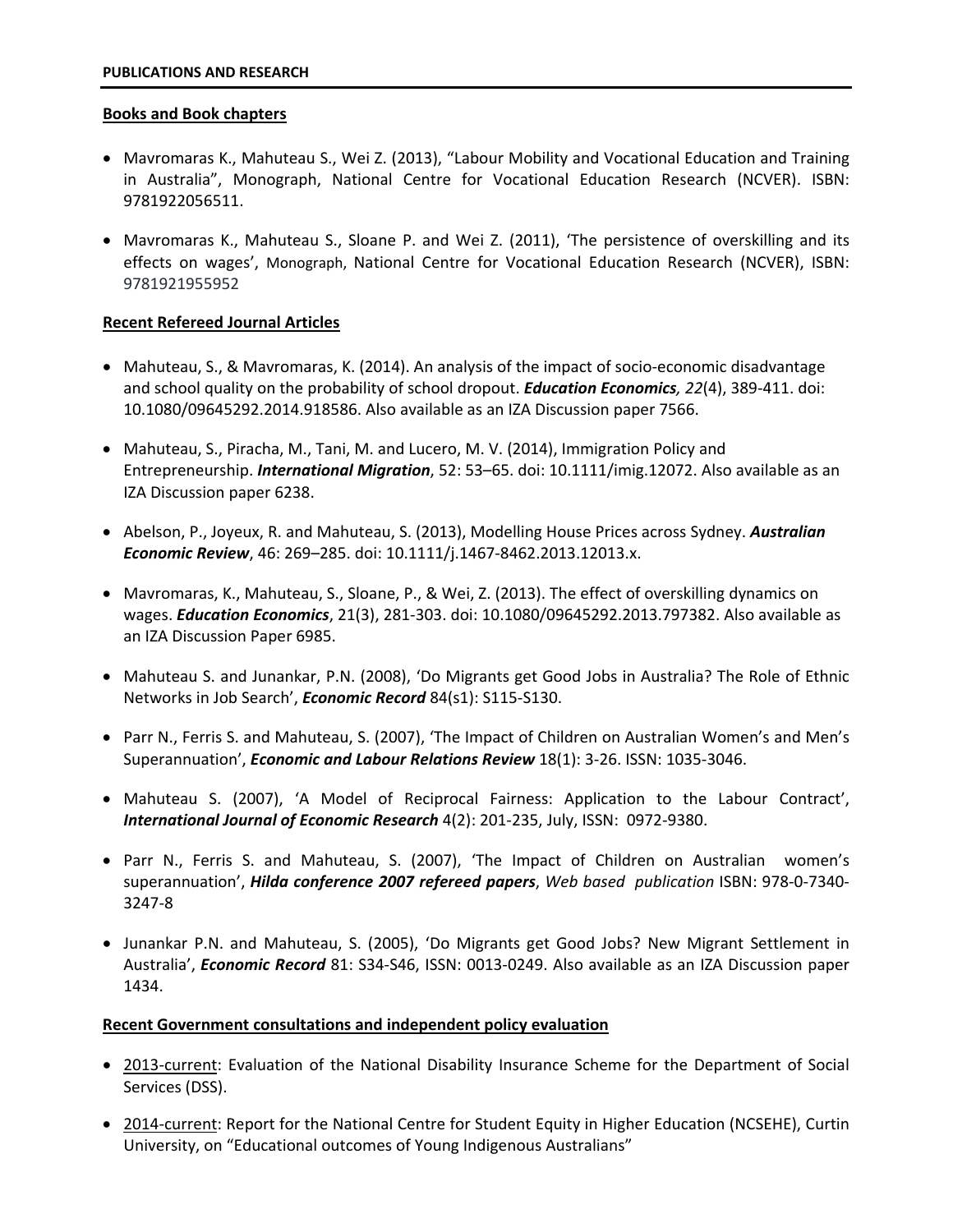- 2014-current: Economic analysis for the Department of Veteran Affairs (DVA) providing the department with "Education pathway guidance for young veterans suffering from long term health conditions".
- 2013-2014: Economic modelling for the Department of Immigration and Citizenship (DIAC) on 'The attitudes and profiles of illegal workers and their employers in Australia'.
- 2013: Report for the Department of Veteran Affairs (DVA) on "Younger veterans' transitions to civilian occupations: the role of further education".
- 2012-2013: report for the Department of Education, Employment and Workplace Relations (DEEWR) and the National Centre for Vocational Education Research (NCVER) on 'Labour Mobility and Vocational Education and Training in Australia'.
- 2011-2012: Report for the National Centre for Vocational Education Research (NCVER) on "Superscarring through being overskilled: Is VET protective?"
- 2011: Report prepared as part of a consortium headed by the NOUS Group for the Gonski Review of School Funding on 'School challenges and opportunities'
- Tani M. and S. Mahuteau. (2007), 'Return Migration and Working Choices', *Analytical Report to the MIREM* AR 2008/1, European University Institute, Robert Schuman Centre for Advanced Studies, Florence, Italy.

# **Recent Refereed conference papers**

- Mahuteau S., Mavromaras K., "Student Scores in Public and Private Schools: Evidence from Pisa 2009". Fifth International Workshop on Applied Economics of Education (IWAEE), Catanzaro, Italy June 2014.
- Mahuteau S., Mavromaras K., "An analysis of the impact of Socioeconomic Disadvantage and School 'Value‐Added' on the Probability of School Drop Out", WPEG Conference, Sheffield, UK, July 2013. Also presented at the Fourth International Workshop on Applied Economics of Education (IWAEE), Catanzaro, Italy, June 2013.
- Mahuteau S., Mavromaras K., "An analysis of the impact of Socioeconomic Disadvantage and School 'Value‐Added' on the Probability of School Drop Out", 23rd *Annual workshop of the ALMR*, Perth 29‐ 30th November 2012.
- Mahuteau S. and Tani, M. (2008), 'Labour market success and skill acquisition in the host country: effects on the duration and the labour force status of Maroccan, Algerian and Tunisian migrants returning home from the European Union', *Third IZA/World Bank Conference*, May 5‐6, Skhirat, Morocco.
- Mahuteau S. and Tani, M. (2008), 'Labour market success and skill acquisition in the host country: effects on the duration and the labour force status of Moroccans, Algerians, and Tunisians migrants returning home from the European Union', *Proceedings of the 37th Australian Conference of Economists,* 30th‐4th October 2008, Gold Coast, Queensland.
- Mahuteau S., Junankar P.N., (2008), 'Do Migrants get Good Jobs in Australia? The Role of Ethic Networks in Job Search', *15th World Congress of the International Economic Association*,25‐29 June 2008, Istanbul, Turkey